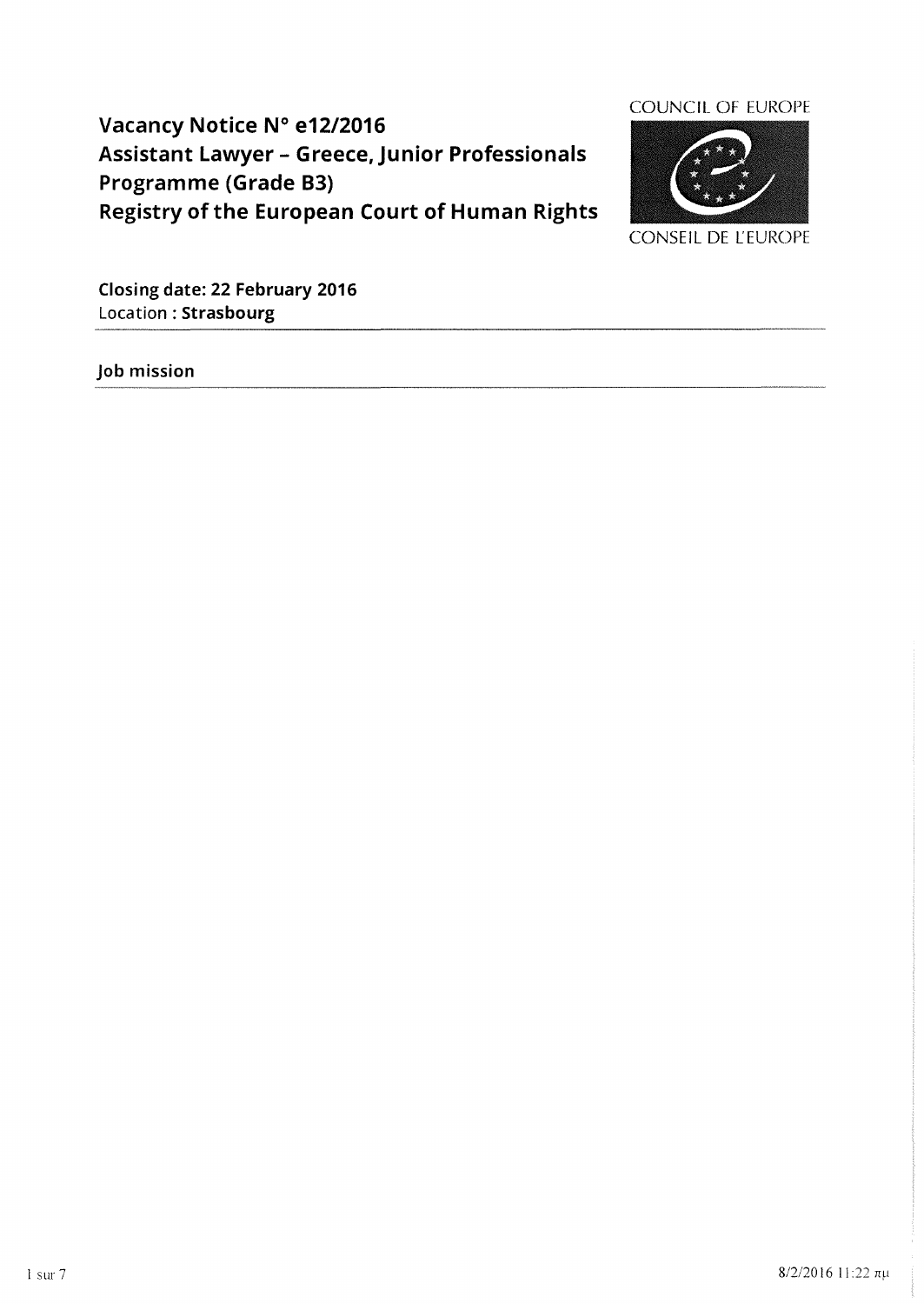#### FIXED-TERM **CONTRACT**

## **The Junior Professionals Programme: the Assistant Lawyers' scheme**

The Assistant Lawyers' Scheme opens the doors of the European Court of Human Rights to legal professionals at the start of their career, giving them an opportunity to gain experience working within this European institution. They will benefit from regular working contact with experienced case lawyers, senior managers and the judges themselves. While dealing with individual applications originating from their own legal system and assisting senior cOlleagues in handling more complex applications, assistant lawyers benefit from the Registry's in-house training programme and deepen their knowledge of the functioning of the European Court of Human Rights and the Convention case-law.

The Scheme serves the twofold objective of bringing new talent to the Registry and contributing to greater awareness and understanding of the Convention in the legal profession throughout Europe as assistant lawyers advance in their careers elsewhere. The length of employment of assistant lawyers under the Registry's Assistant Lawyers' Scheme is limited to four years.

\* Staff members or former staff members who are or have previously been employed in the framework of the Junior Professional Programme or Turnover Profiles will not be eligible again for any of the profiles under these schemes. The Council of Europe reserves the right to assess the admissibility of candidates who are or have previously been employed with the Organisation according to their contractual situation at the closing date of this competition.

## **Job mission**

The principal duties of an assistant lawyer consist of assisting more senior members of staff in the preparation of correspondence with applicants and draft decisions in standard form cases.

\* External recruitment procedure organised in accordance with Article 16 of the Regulations on Appointments

## **Key activities**

Under the authority of the Registrar of the European Court of Human Rights and of a Head of a Division, the incumbent will be responsible for the following:

- examines and deals with applications in prima facie inadmissible cases and in cases which can be dealt with in a standard manner;
- drafts decisions, minutes, reports, notes and other documents;  $\overline{ }$
- advises applicants, in correspondence or, if necessary, in interviews, on the conditions of admissibility of applications;
- attends the Court's sessions and presents applications;  $\overline{\phantom{a}}$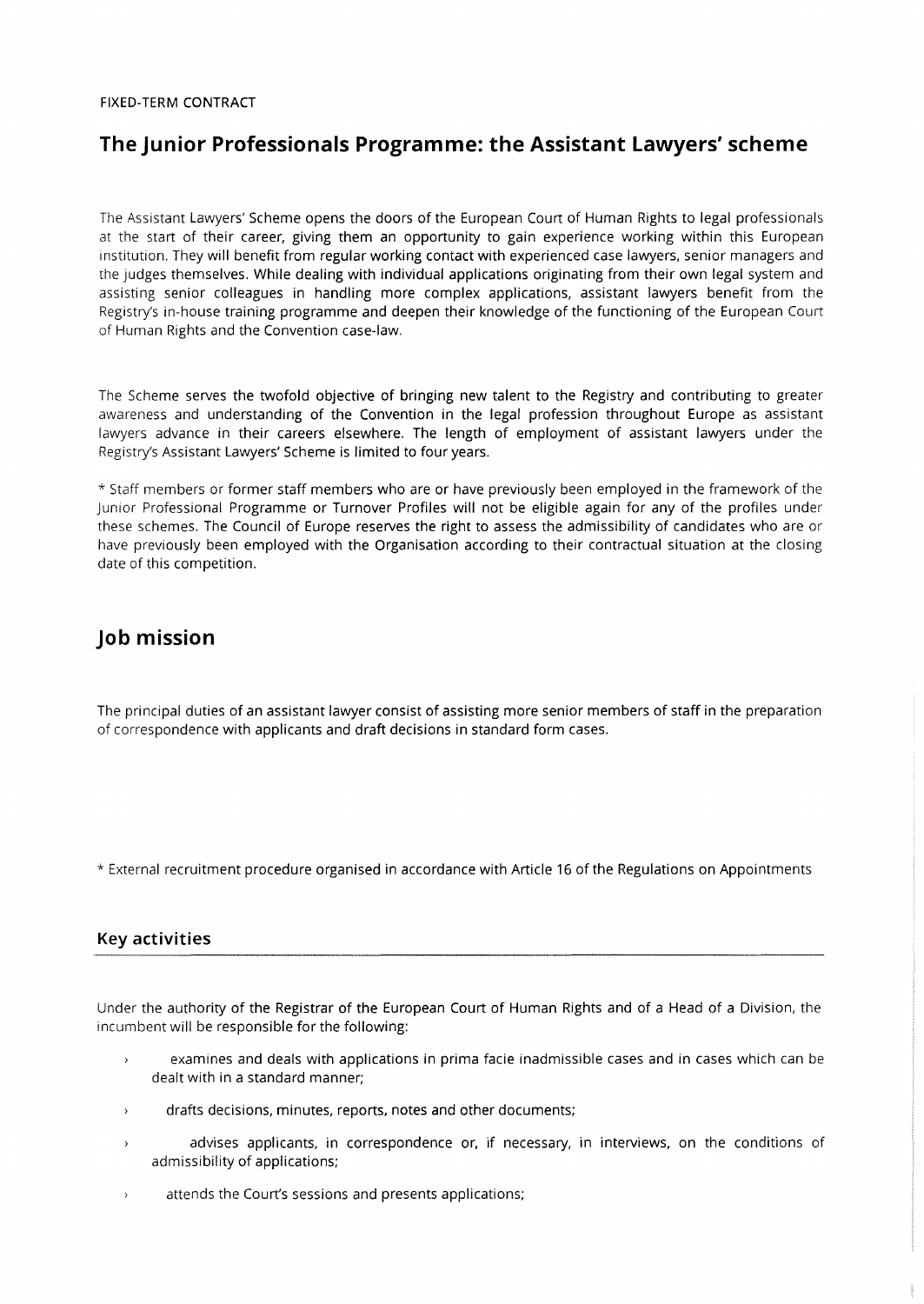assists one or more experienced case-lawyers, where necessary, in the preparation of Chamber  $\rightarrow$ cases for examination by the Court.

*Please note that the incumbent may be required to perform other duties not listed in the vacancy notice.* 

## **Eligibility Requirements**

Only applicants who best meet the following criteria will be considered for shortlisting.

### Qualifications:

higher education degree in law obtained in Greece of a standard permitting access, either on the  $\rightarrow$ basis of qualifications or after passing a competitive examination, to the judicial administration or legal professions in Greece.

#### Experience:

after having obtained the relevant higher education degree in law, at least six months professional  $\rightarrow$ experience acquired in the legal field (preferably in the judicial service) in Greece or in international Organisations.

### Language requirements:

- very good knowledge of one of the two official languages of the Council of Europe (English, French)  $\rightarrow$ and ability to draft legal texts therein clearly and precisely;
- $\mathbf{r}$ excellent knowledge of Greek (mother tongue level).

Nationality:

Open to nationals of one of the 47 Council of Europe member states.  $\bar{\mathbf{y}}$ 

#### Age:

Under 35 years of age at the closing date of the vacancy notice.  $\bar{\mathbf{y}}$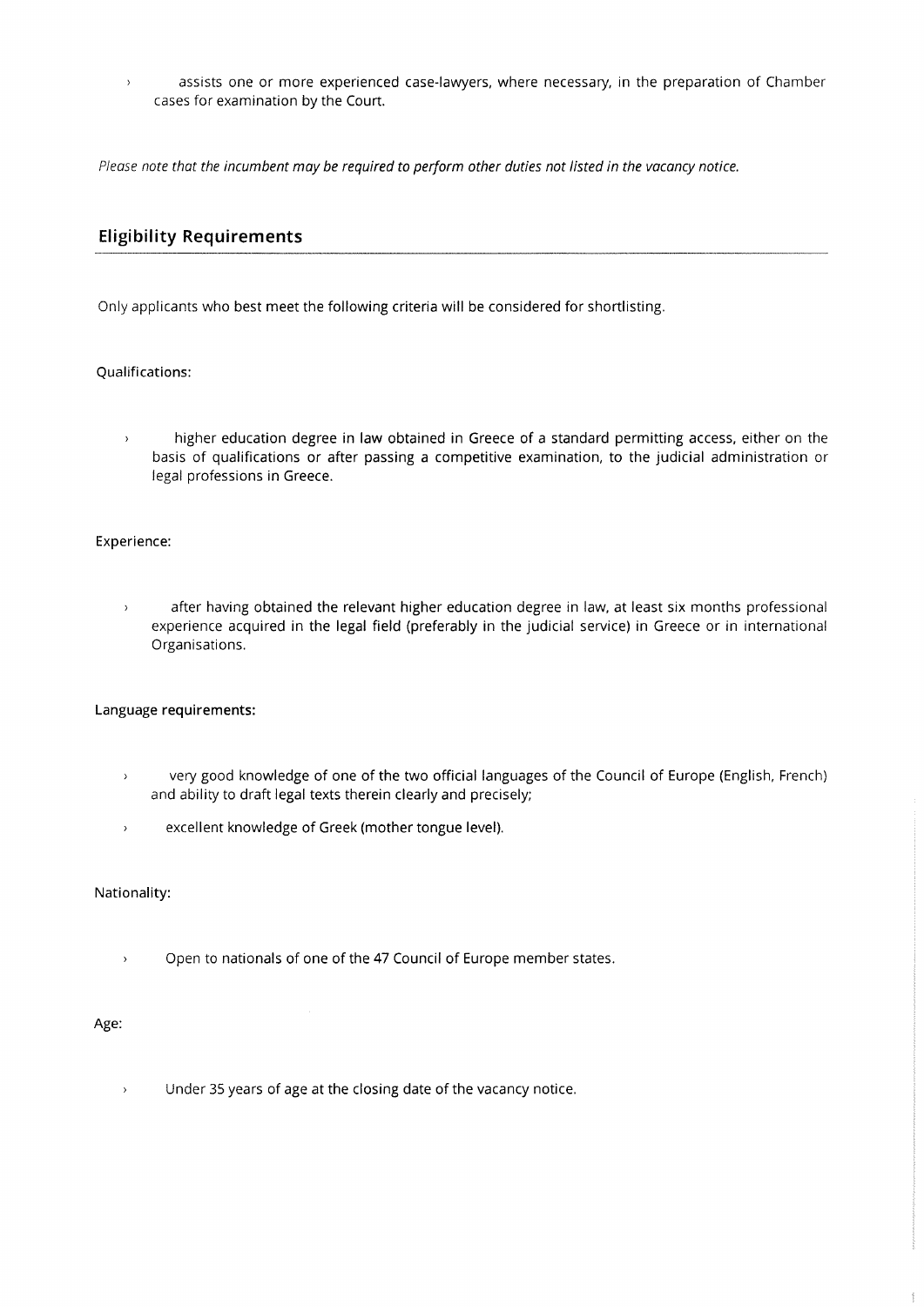Council of Europe staff members adhere to the values Professionalism. Integrity and Respect.

## **Competencies**

## Essential:

- Professional and technical expertise  $\rightarrow$ 
	- thorough knowledge of the Greek legal system and ability to handle cases arising in other jurisdictions;
	- knowledge of constitutional and of international law.  $\overline{a}$
- Drafting skills
- Concern for quality  $\bar{\mathcal{E}}$
- Planning and work organisation  $\bar{\rm{y}}$
- Analysis and problem solving  $\bar{\mathcal{E}}$
- $\bar{\lambda}$ Learning and development
- $\bar{\mathcal{E}}$ Teamwork and co-operation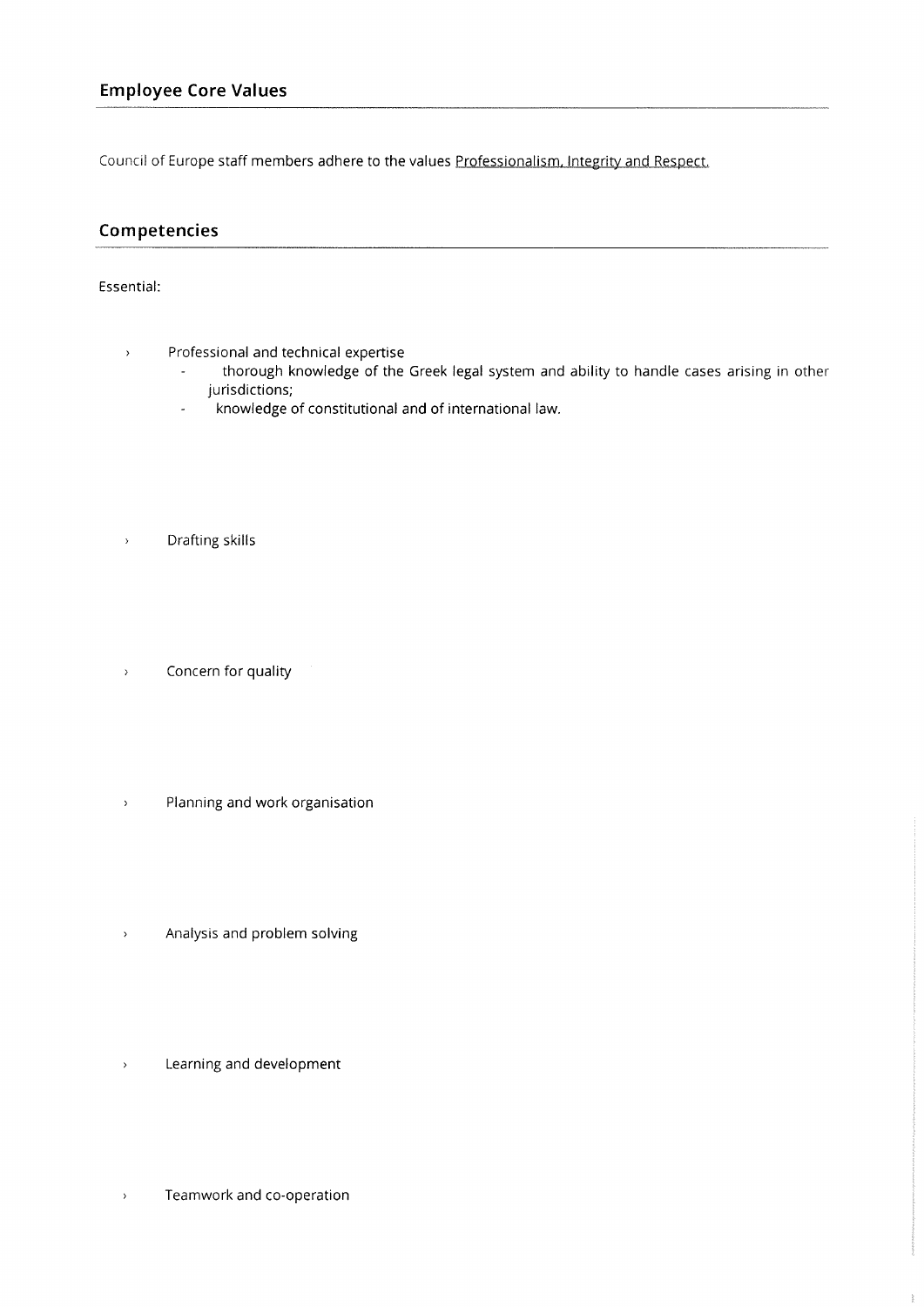Adaptability  $\overline{\phantom{a}}$ 

Desirable:

- Results orientation  $\overline{\phantom{a}}$
- Communication  $\overline{ }$
- 
- - Decision making  $\overline{\phantom{a}}$

Initiative

For more information, please refer to the Competency Framework of the Council of Europe.

## **Additional information**

Applications must be made in English or French using the Council of Europe on-line application system. By connecting to our website www.coe.int/jobs you can create and submit your on-line application. Applications must be submitted at the latest 22 February 2016 (midnight Central European Time).

*The selection procedure consists of a shortlisting based on candidates' applications and may include a job related written exam, situational exercises, language tests and/or interviews.* 

*Only candidates who best match the requirements of the job vacancy will be shortlisted and invited to test* or *a written exam. Tests* or *written exams will be eliminatory, and only candidates who succeed in the tests will be invited for interview. Depending on the number of applicants, the length of the professional experience considered for shortlisting may be increased from that indicated in the vacancy notice.*